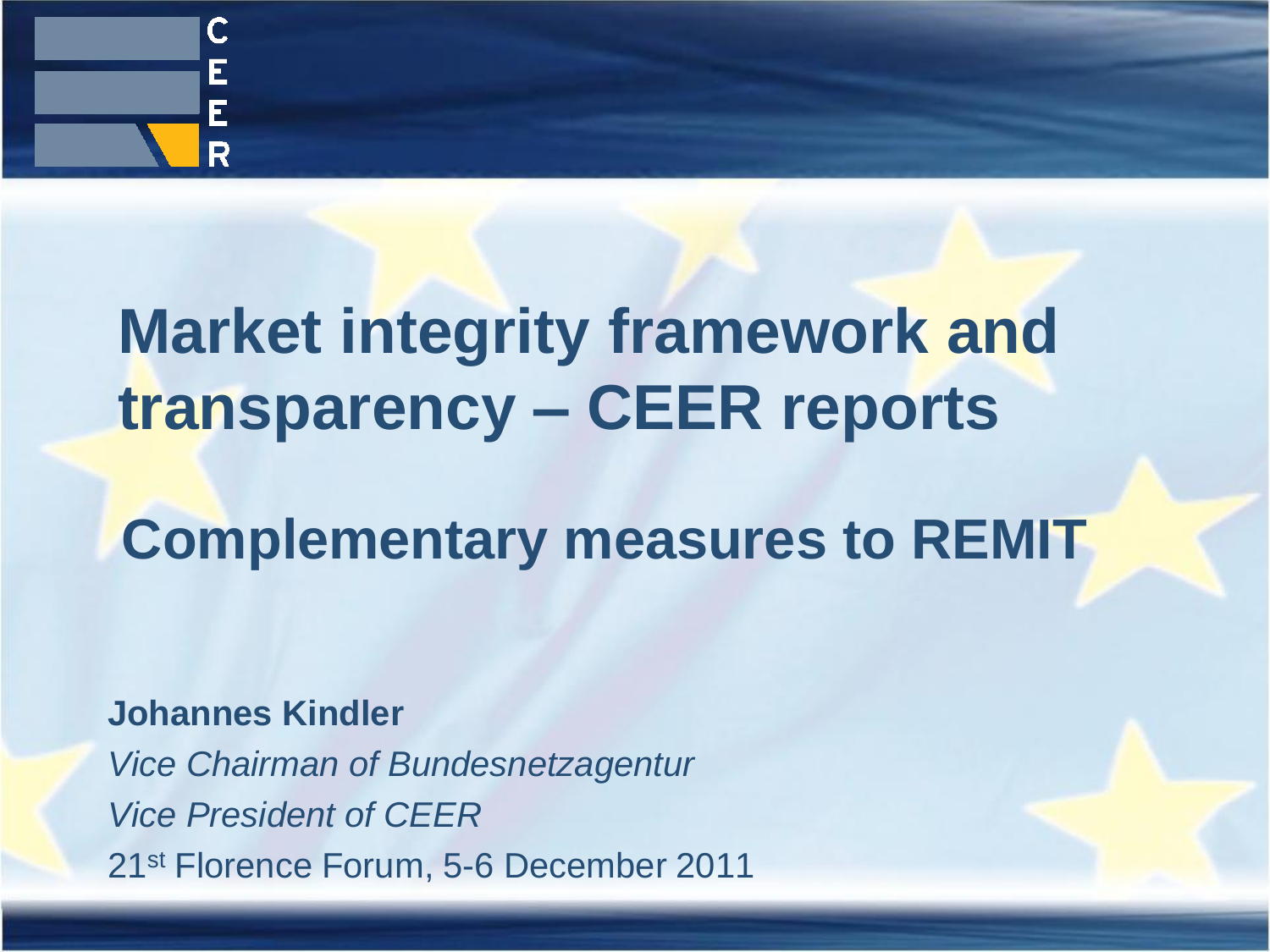

## **Complementary measures to REMIT**

- **Mitigation of VAT fraud**
- **Oversight of Energy Exchanges**

Europe-wide Wholesale Trading Passport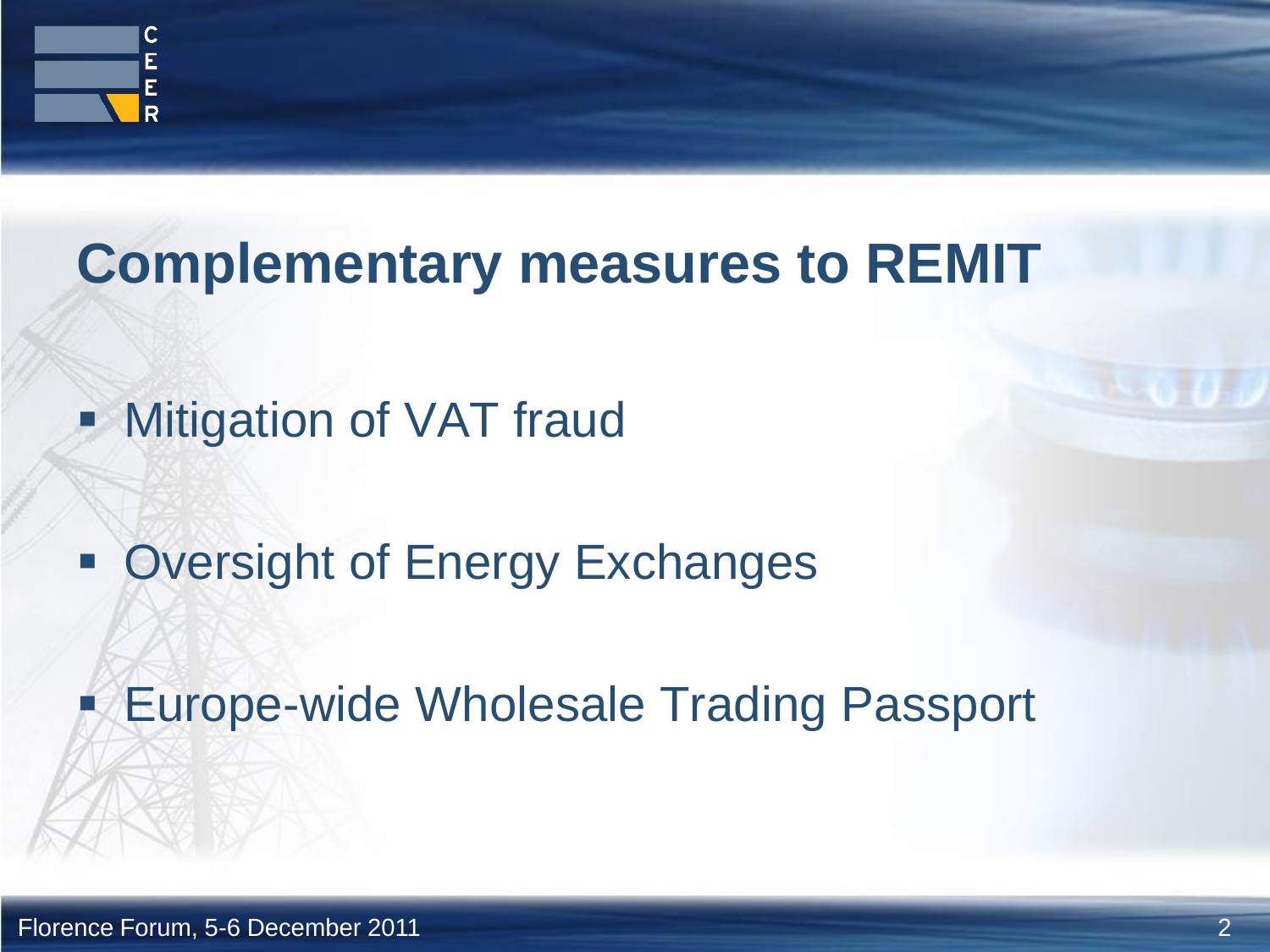

# **Mitigation of VAT fraud**

Florence Forum, 5-6 December 2011 3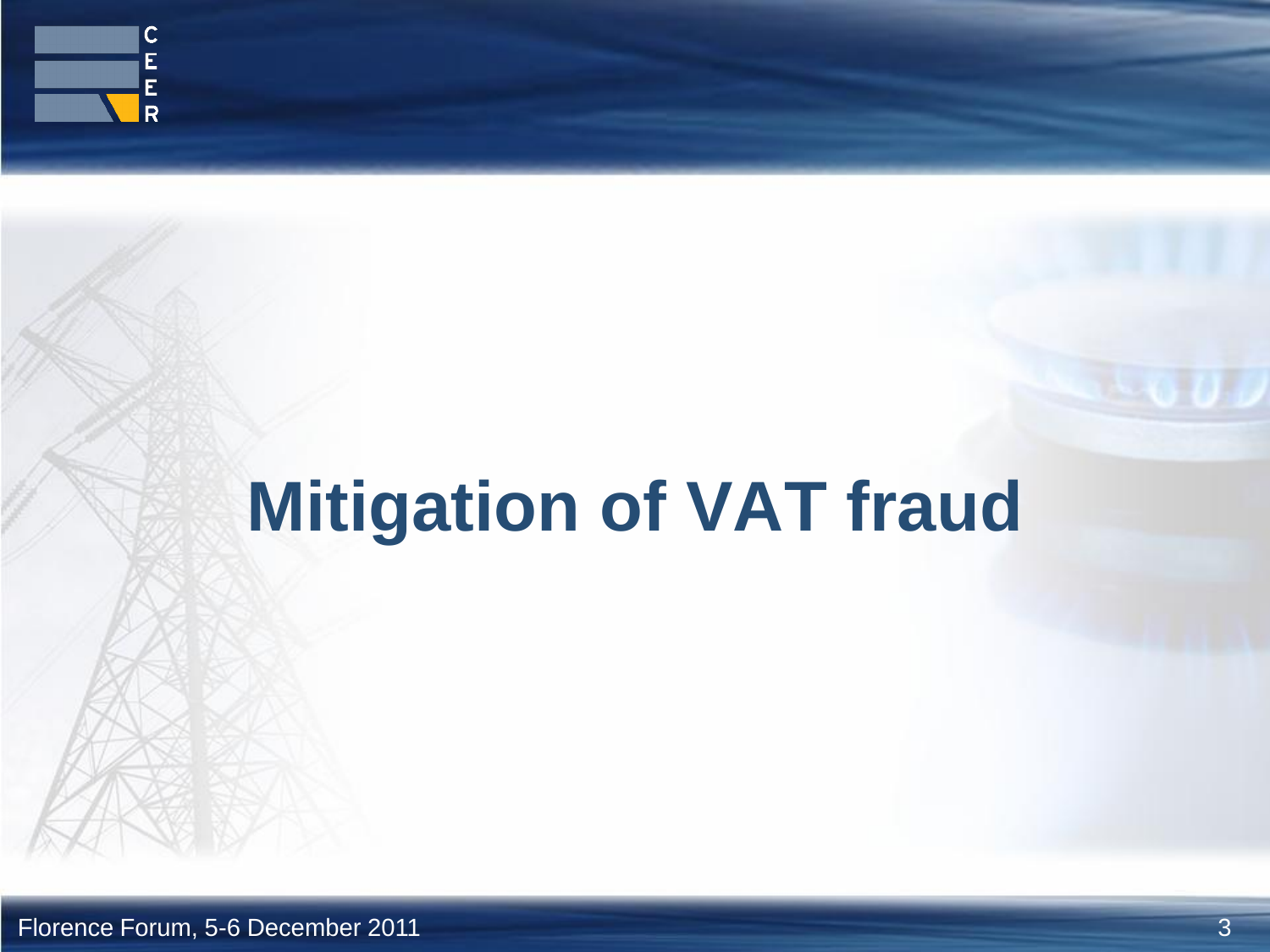

## **VAT fraud – another case of Market Abuse**

- Trading of "**invisible**" resp. "**virtual**" products like **CO<sup>2</sup> allowances**, **electricity** and **gas** offers large opportunity for VAT fraud.
- **This constitutes a serious threat to the functioning of** Europe's  $CO<sub>2</sub>$ , electricity and gas markets.
- **Encouraged by the European Commission and the** Florence Forum of December 2010, CEER and important stakeholders identified possible elements to prevent/mitigate VAT fraud.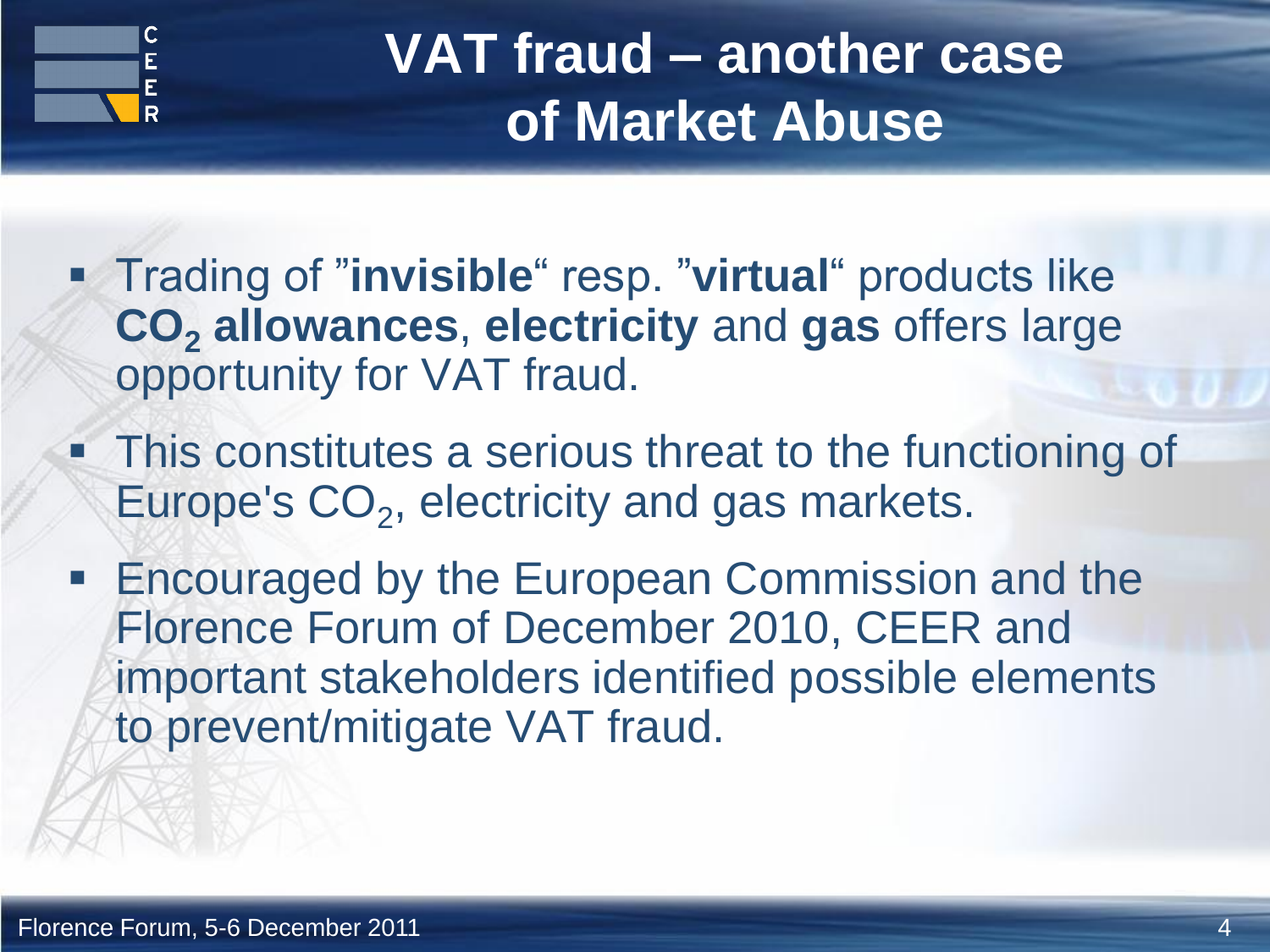

## **Mitigating VAT fraud**

**Results of the expert group:**

- **Joint declaration of:**
	- European energy regulators (CEER),
	- Clearing houses (EACH) and energy exchanges (EuroPEX),
	- Energy trading firms (EFET),
	- Electricity and gas transmission system operators (ENTSO-E and ENTSOG),
	- electricity and gas industry (Eurelectric and Eurogas), and
	- energy brokers (LEBA).

 **Main outcome of the work: Catalogue of measures** to fight VAT fraud – which will be **shared** among the **organisations**  and with **relevant authorities.**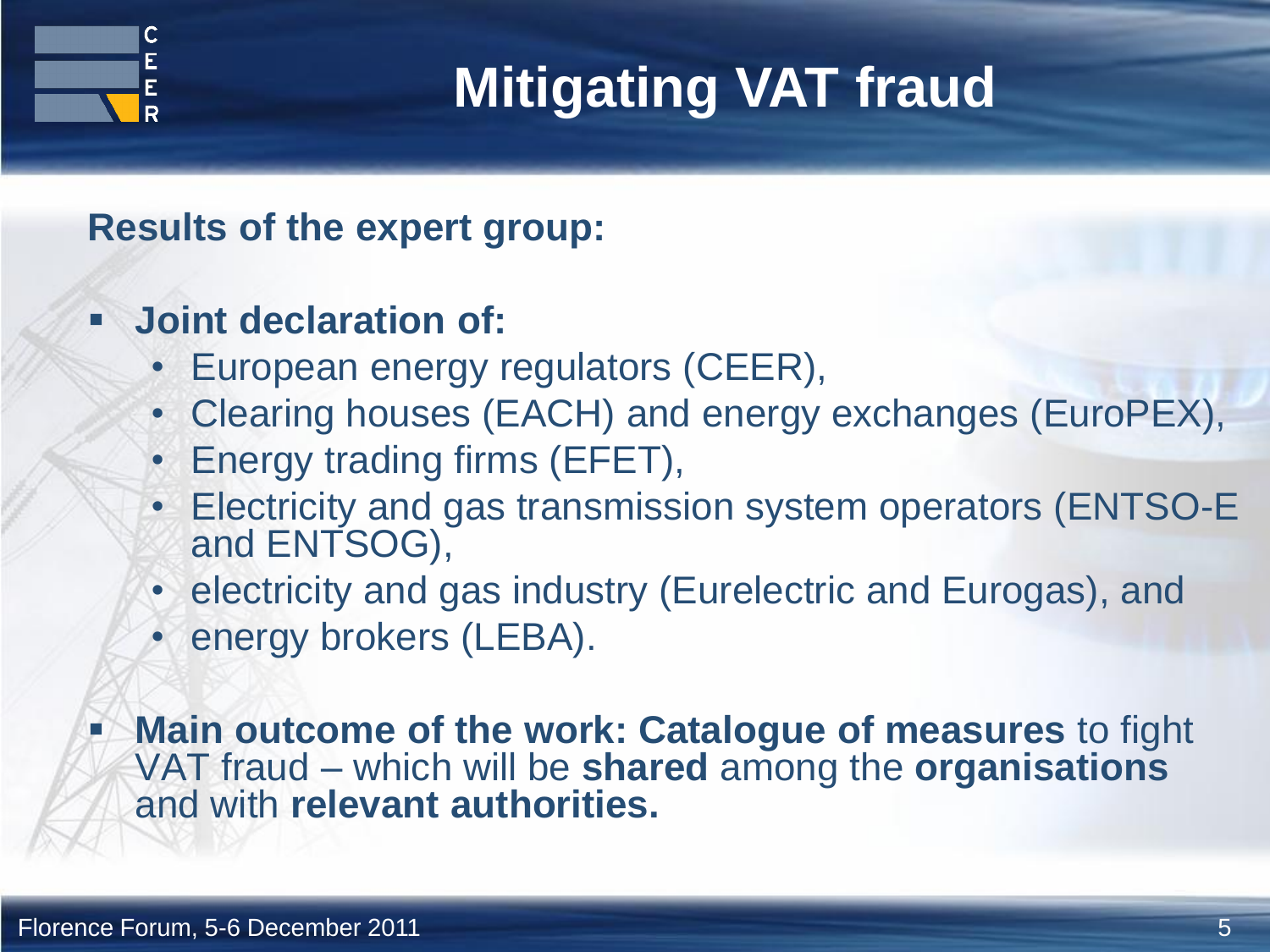

**Joint declaration on mitigating VAT fraud**

**In the joint declaration the signing parties**

Confirm their commitment:

- to **take action** within their respective competences and legal frameworks; and
- To **cooperate with other stakeholders at European and national level.**
- And stress that the **ultimate responsibility** for tackling VAT fraud lies with the **tax investigation authorities.**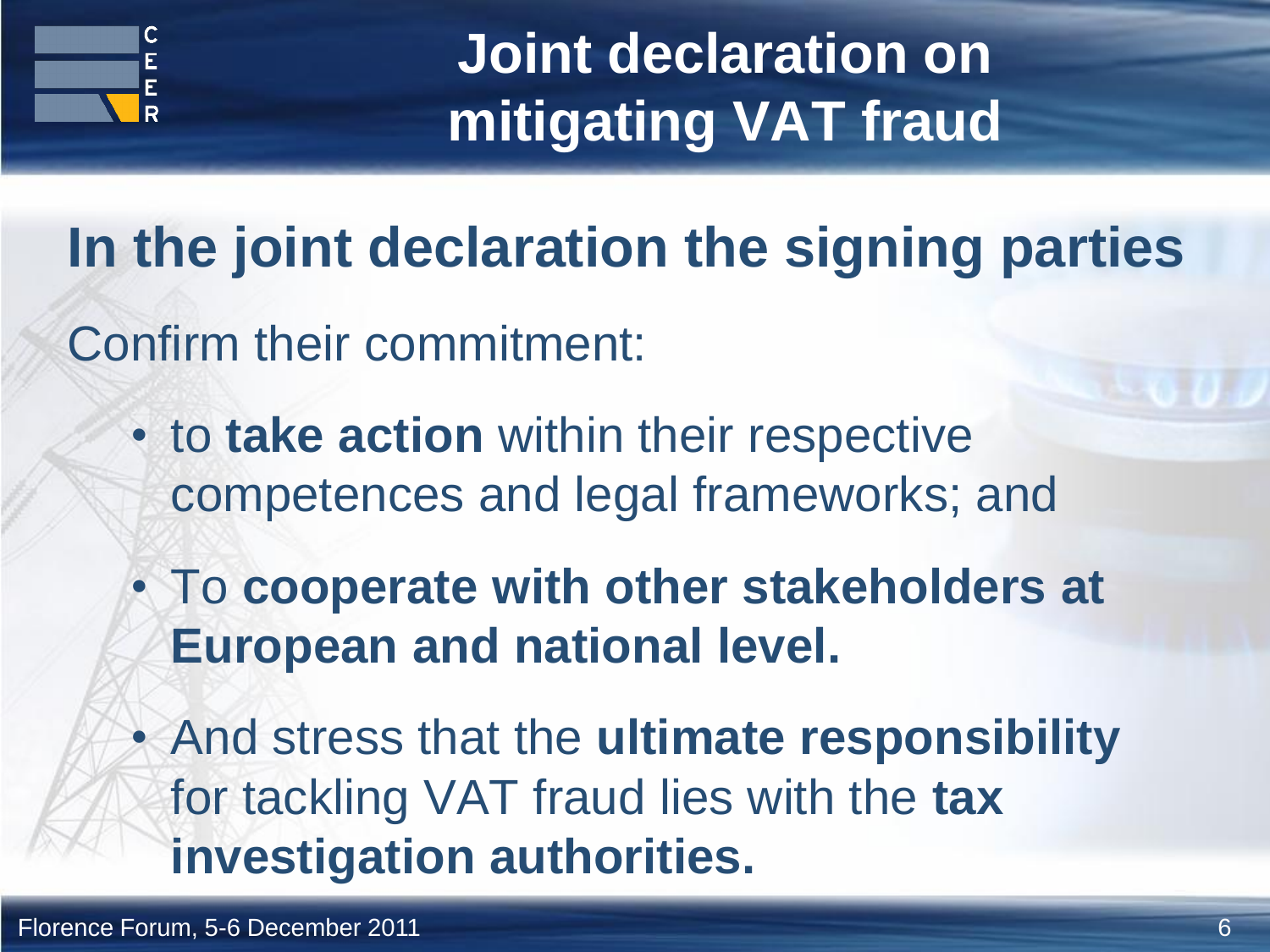

**Joint declaration on mitigating VAT fraud**

# **The following priorities were identified (I):**

- Raising **awareness** of the potential threat of VAT fraud.
- **Providing specific information** to law-enforcement agencies, tax authorities and financial intelligence units on the **functioning** of **electricity** and gas **markets.**

Fraudsters exploit complicated elements of the trading process (e.g. by infiltrating balancing mechanisms).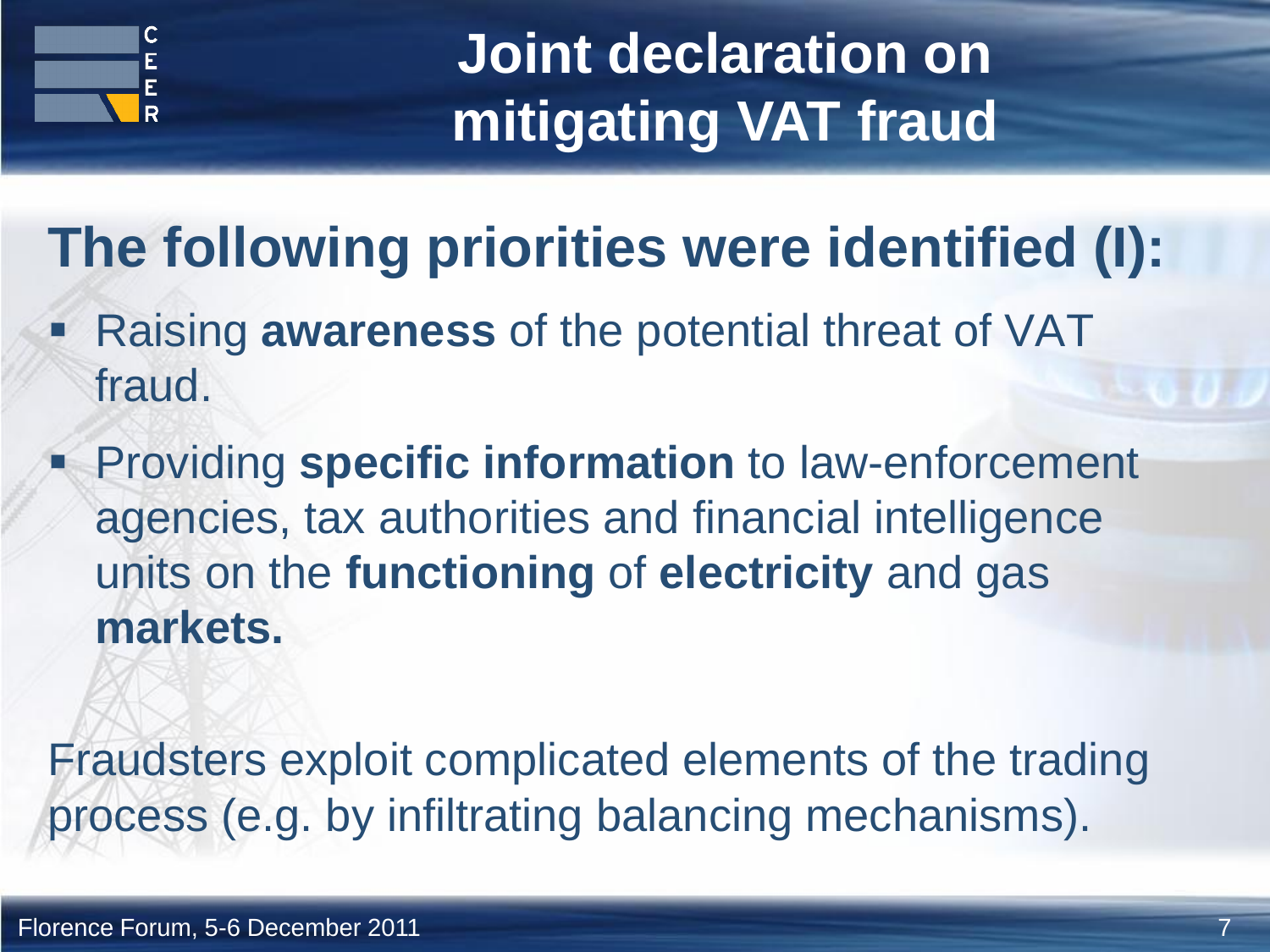

**Joint declaration on mitigating VAT fraud**

## **The following priorities were identified (II):**

- Identifying and/or creating the legal environment at national level to **inform** competent authorities of suspicious behaviour´.
- Ensuring that **"Know your Customer" (KyC) procedures** can deal appropriately with this new type of risk.

**Reliable identity checks** of "customers" are crucial because fraudsters can disappear after a few months (**before** tax administration has detected the fraud).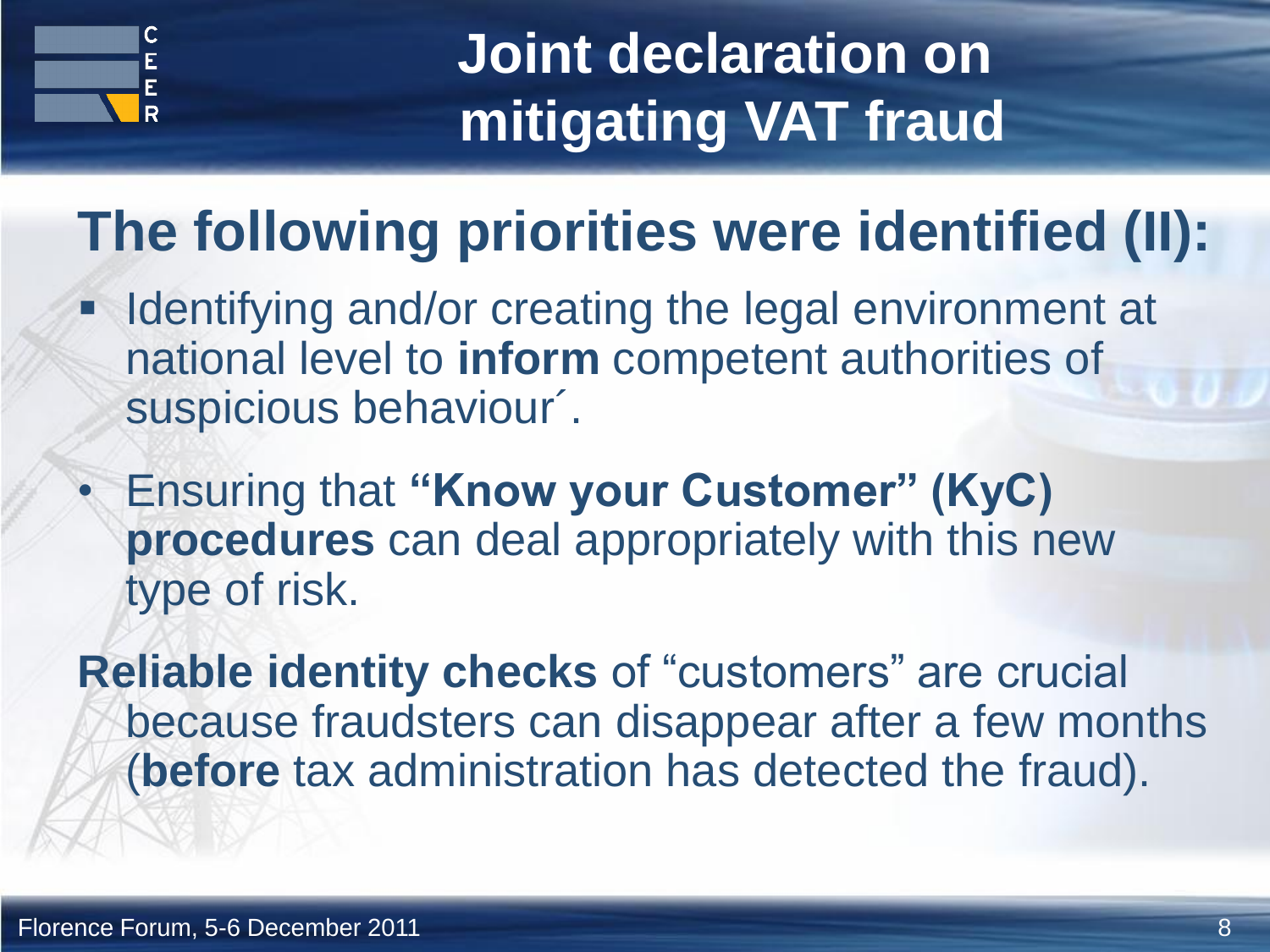

## **Joint declaration on mitigating VAT fraud**

## **The following priorities were identified (III):**

- Making full use of the **registration scheme** in the Regulation on **Wholesale Energy Market Integrity and Transparency** (REMIT) to help **improve transparency** on who is active in the market and to facilitate the detection of fraudsters (e.g. by requiring the **VATIN code** within the **EIC coding scheme**).
- Reinforcing **control mechanisms** at all levels of the trading chain to **detect abnormal trading behaviour** and **report** it to the relevant authorities.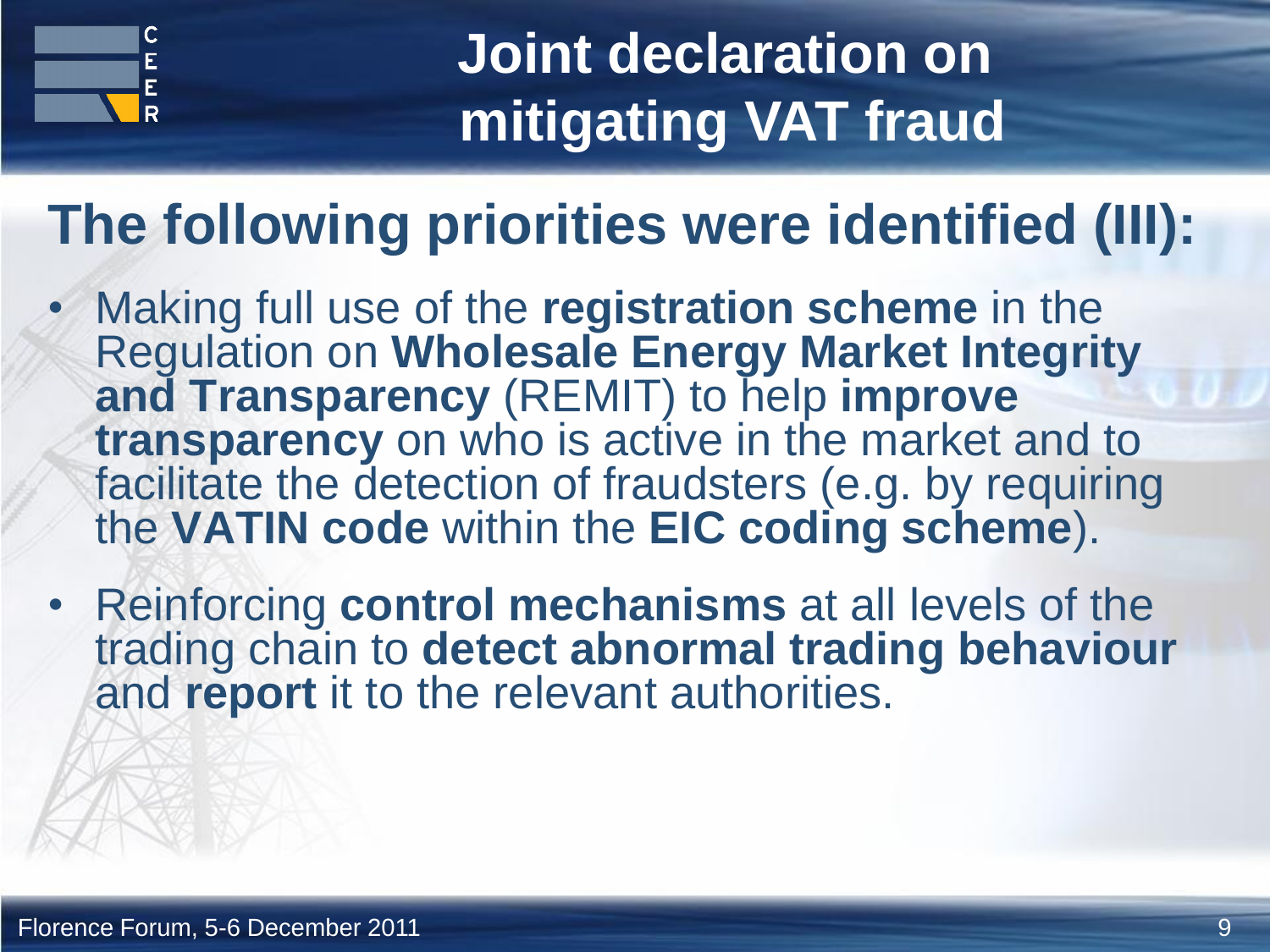

## **Joint declaration on mitigating VAT fraud**

- The proposed measures and other industry surveillance initiatives can serve as **supporting instruments** to tackling VAT fraud in general.
- Additionally, **call upon national tax administrations and also the European Commission (DG TAXUD)** to examine **potential long-term fiscal measures** that could permanently remove the risk of VAT fraud from electricity and gas markets. Regarding **CO<sup>2</sup> allowances** the **reverse charge** procedure has been introduced.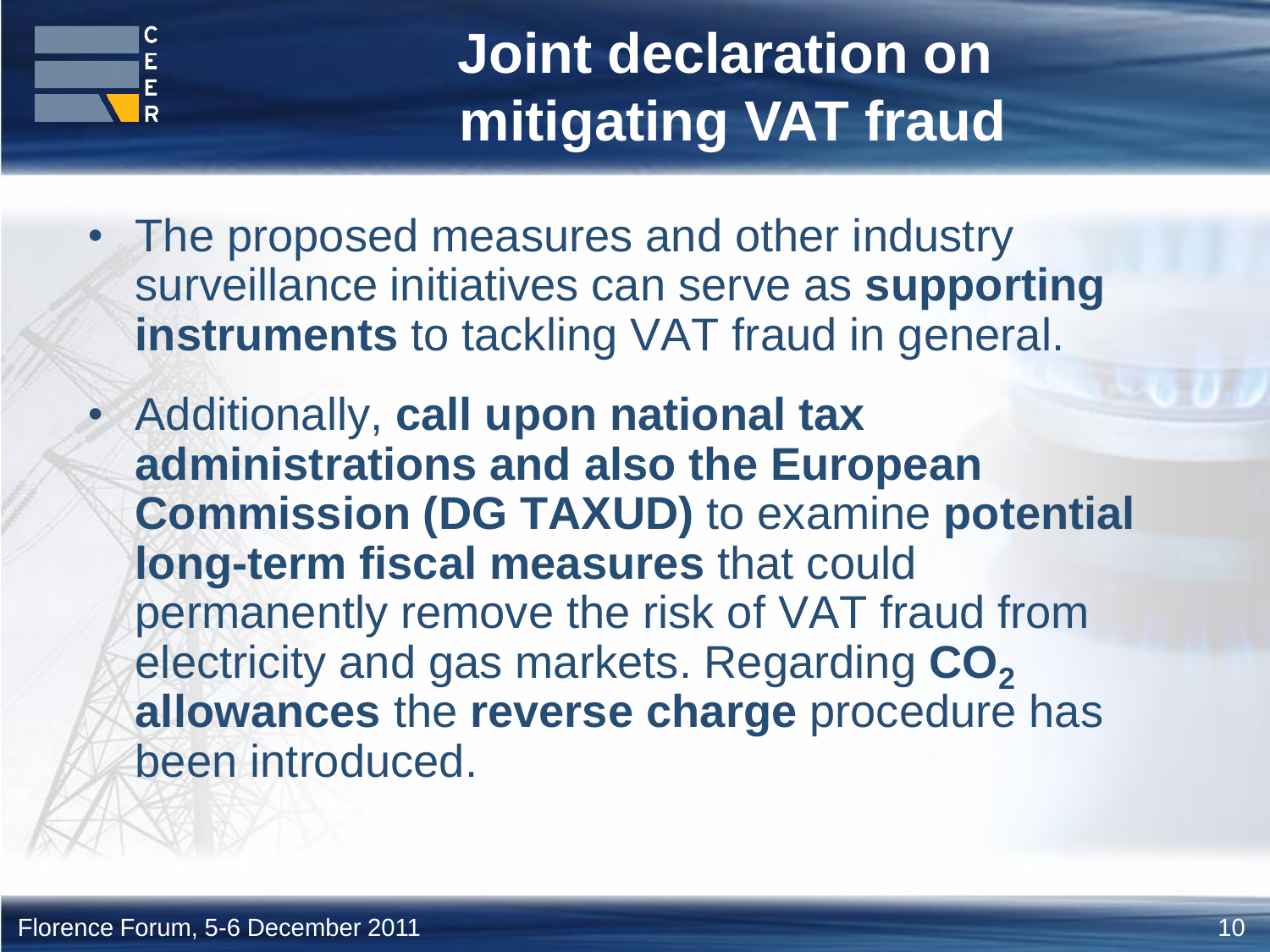

# **Oversight of Energy Exchanges**

Florence Forum, 5-6 December 2011 11 and 10 and 10 and 11 and 11 and 11 and 11 and 11 and 11 and 11 and 11 and 11 and 11 and 11 and 11 and 11 and 11 and 11 and 11 and 11 and 11 and 11 and 11 and 11 and 11 and 11 and 11 and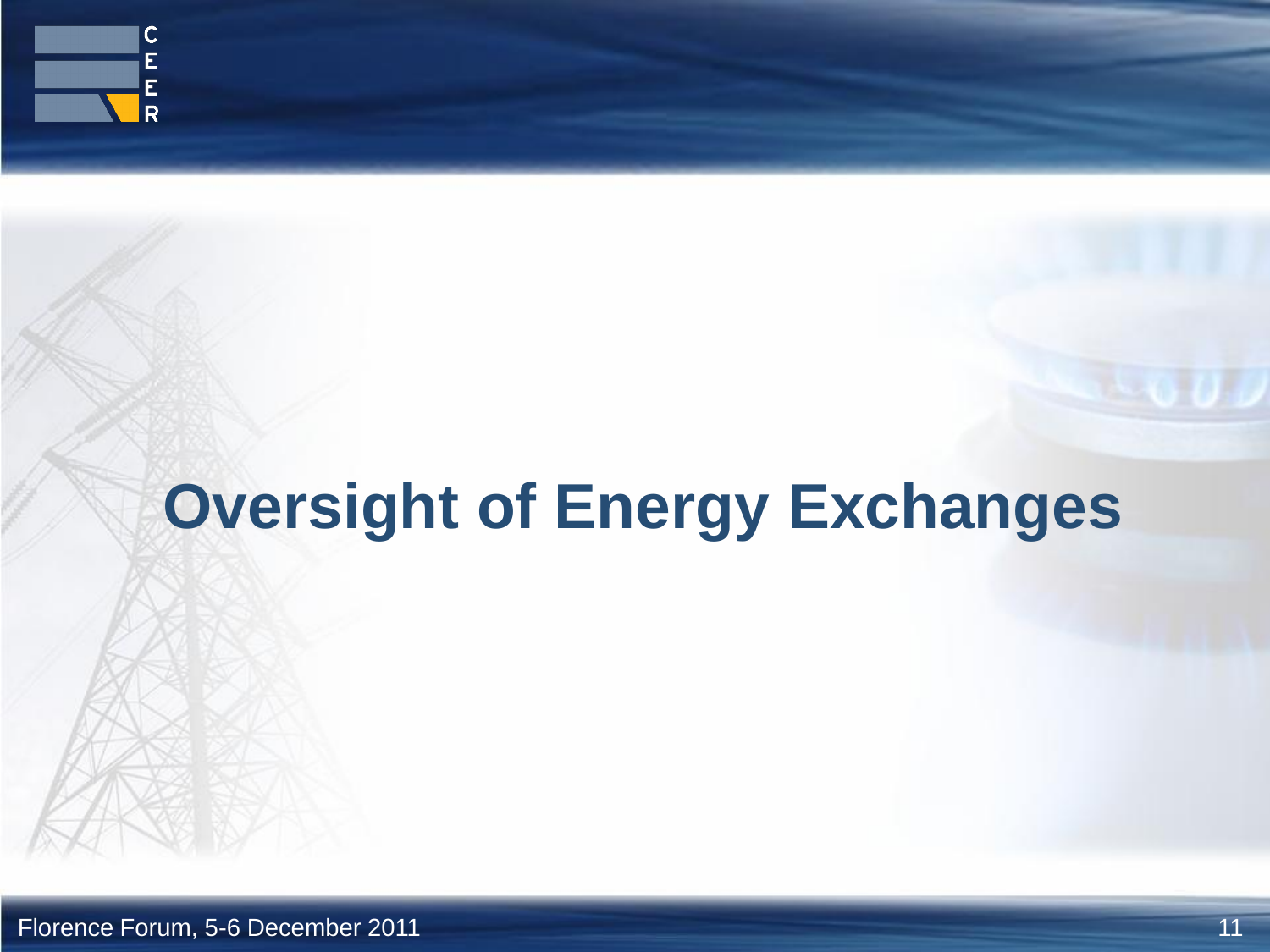

## **Exchange Oversight**

### **Why do we need it?**

- Trading through exchanges becomes increasingly important
	- Exchanges play a crucial role when coupling markets
	- Prices at exchanges are important  $\rightarrow$  basis for indices/reference prices, public acceptance, etc.

• **MiFID** provides a harmonised supervisory framework for **derivative** exchanges (esp. regulated markets) → But who supervises energy spot exchanges?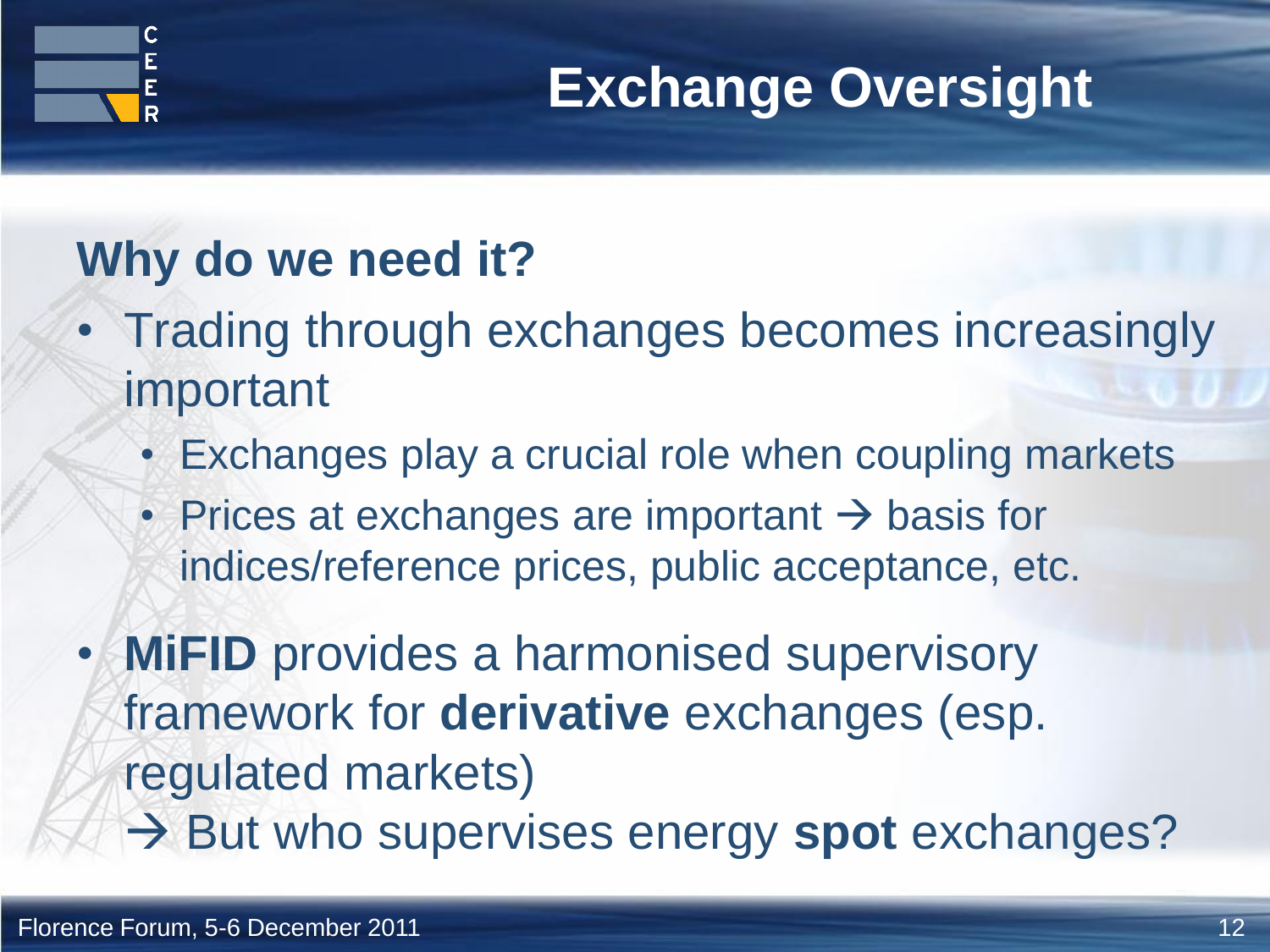

## **Recommendations I**

#### **Supervision and governance:**

- **Minimum standards** for a supervisory framework should be set at European level
- Each energy spot exchange should be subject to appropriate and effective exchange supervision

#### **Transparency:**

- **Pre- and post-trade transparency** requirements should be defined
	- Publication of additional **fundamental data** information by energy spot exchanges should be encouraged, e.g. publication of insider information acc. to REMIT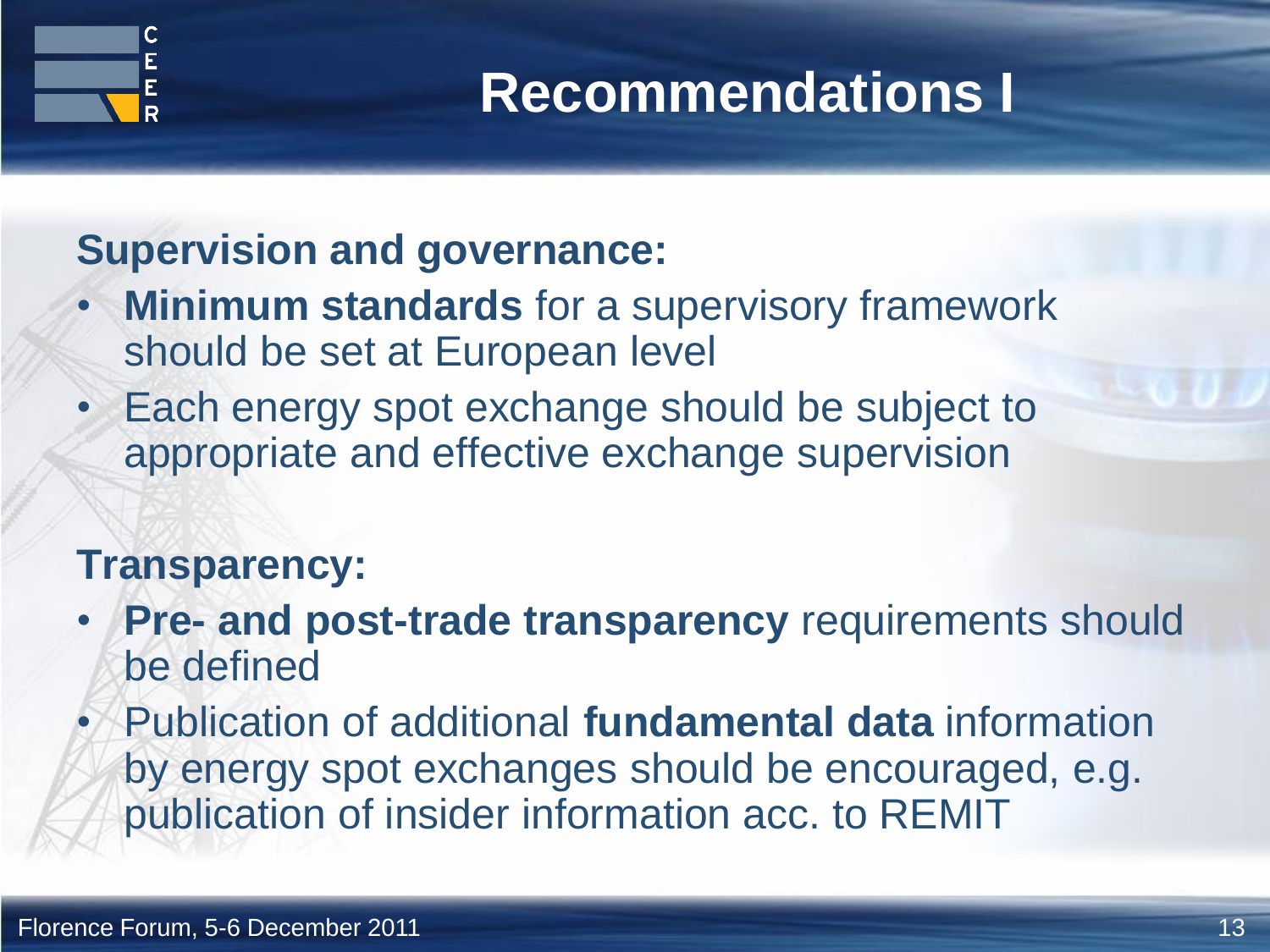

# **Recommendations II**

#### **Market Surveillance:**

- There should be a clear framework for market surveillance, compliance and enforcement activities at each exchange
- There should be oversight by an exchange supervisory authority

#### **Market monitoring by the surveillance departments** of the exchanges:

- Learn from **best-practice** examples
- **Energy exchanges** and **NRAs** should closely **cooperate**
- Exchanges (and other persons professionally arranging transactions) have to inform NRAs about suspicious cases (Art. 15, REMIT)

#### **Cooperation of the relevant authorities:**

- Competent exchange supervisory authorities, regulatory authorities and other relevant authorities
- Very important: **Cross-border** cooperation in case of an exchange covering **several** market areas (e.g. EPEX, Nord Pool Spot)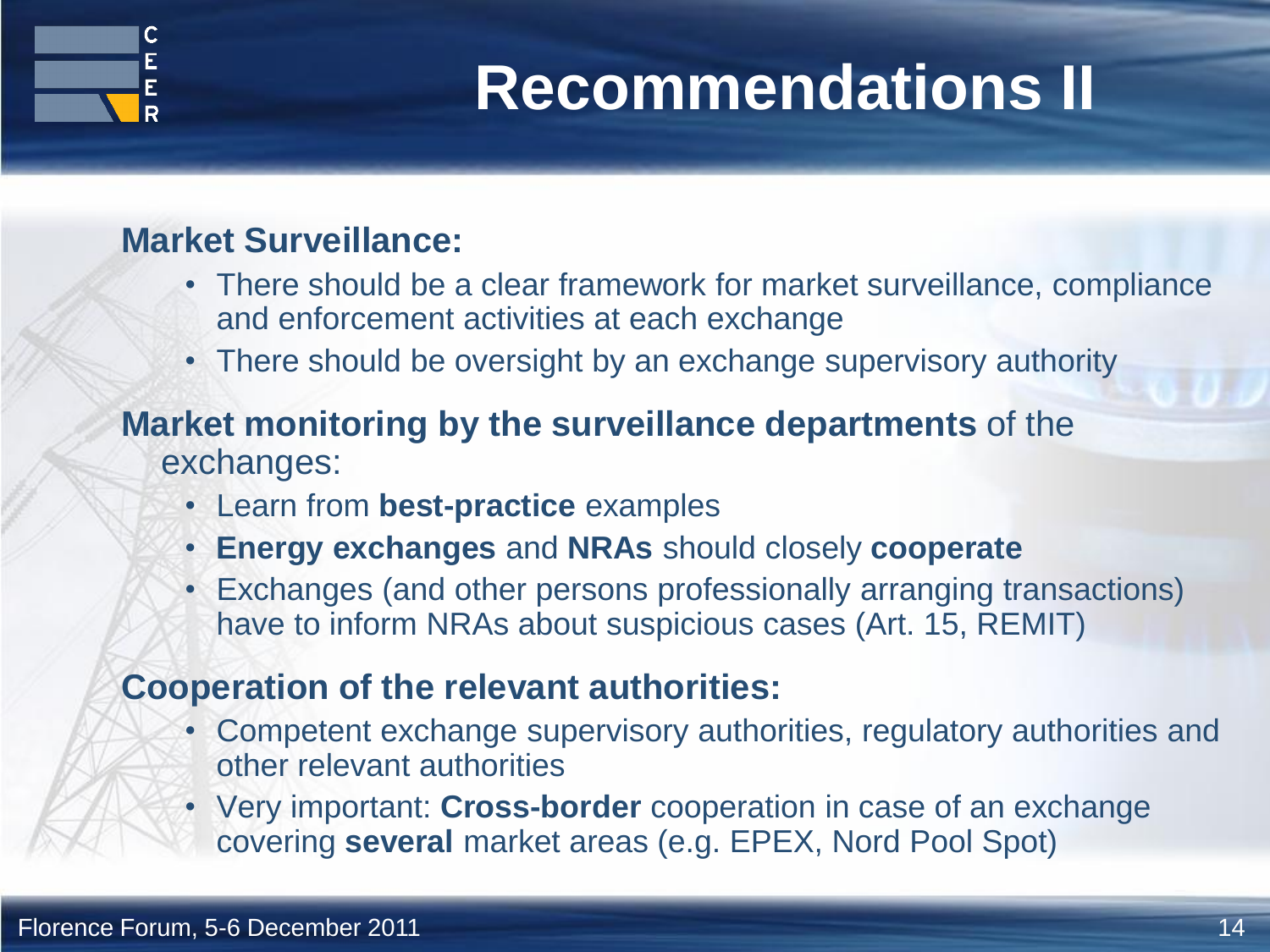

## **Prerequisite for an effective Europe-wide market coupling**

### **Market Coupling**

- Requires the participation of **liquid** exchanges
- Will strengthen the position of the participating exchanges creates a **de-facto monopoly**
- Important to ensure low transaction costs and low barriers for market entry
- $\rightarrow$  Underlines the need for a coordinated institutional and legal framework for the regulatory oversight of exchanges!

#### **Where to address?**

• In an appropriate legal framework (preferably separate or e.g. within the governance quidelines)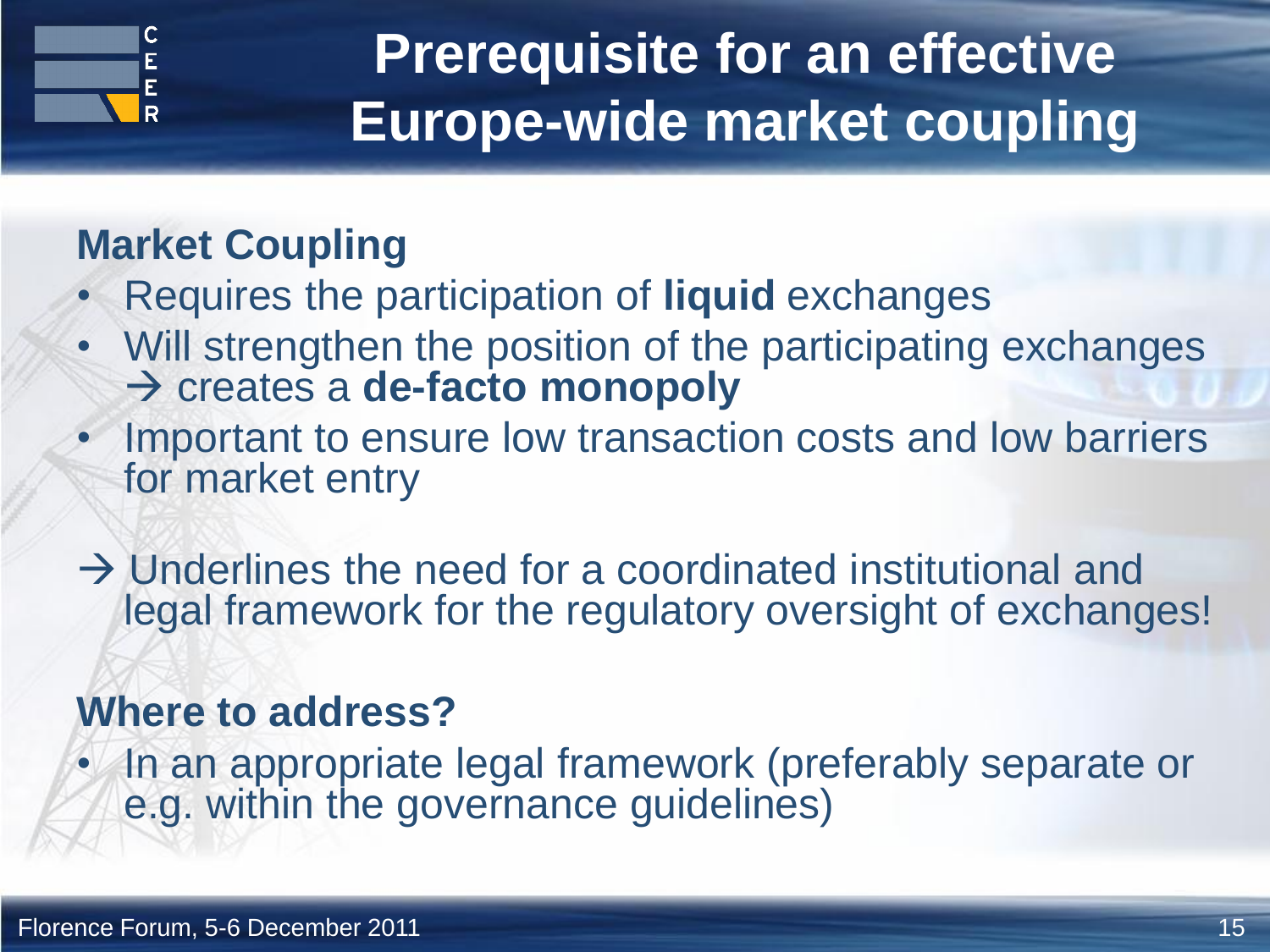

## **Europe-wide Energy Wholesale Trading Passport**

## **Why do energy regulators continue to favour this concept?**

Florence Forum, 5-6 December 2011 16 and the state of the state of the state of the state of the state of the state of the state of the state of the state of the state of the state of the state of the state of the state of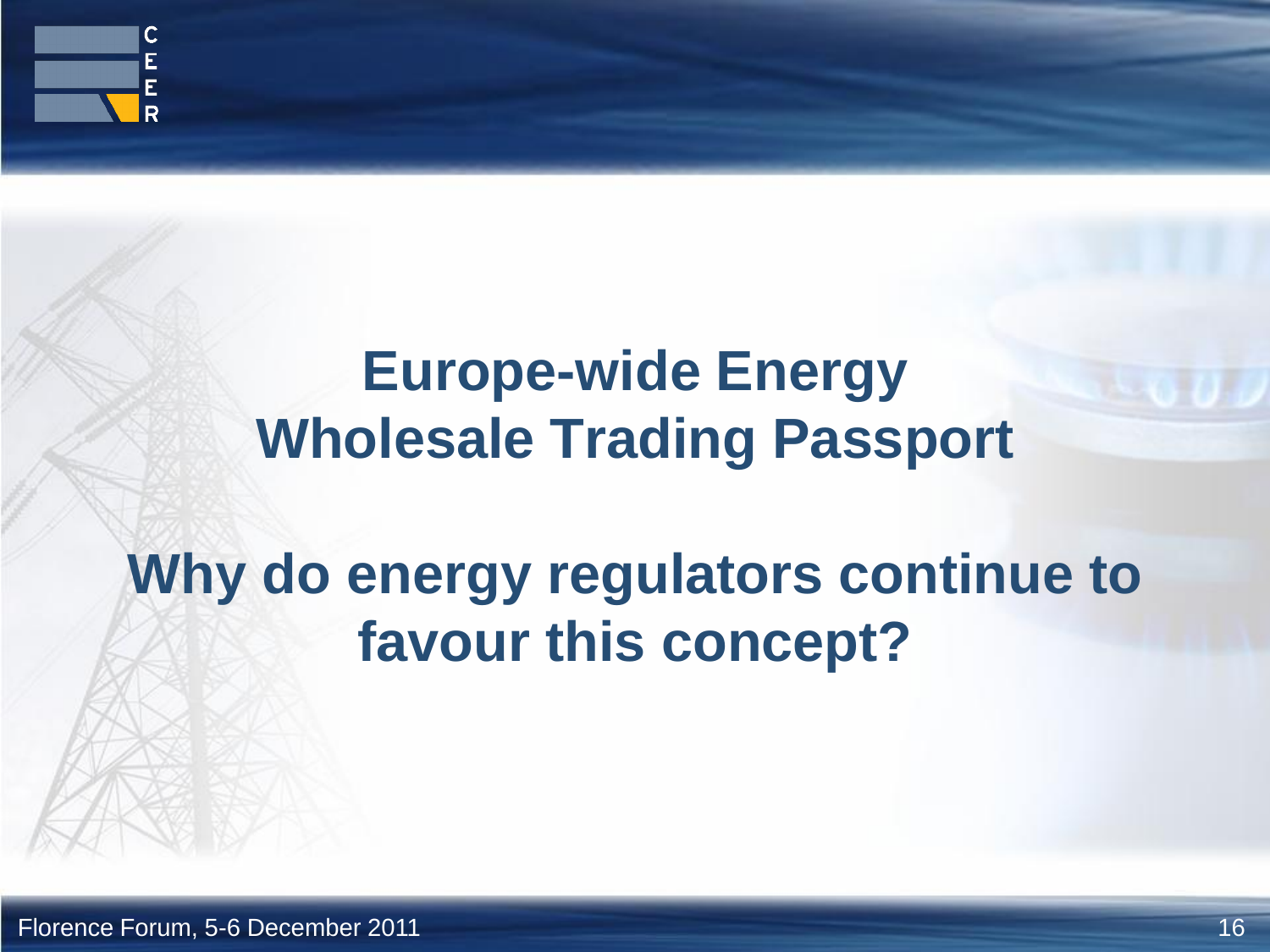

**Regulators' proposal: Passport approach**

**Introduction of a "Europe-wide Energy Wholesale Trading Passport" is the best approach**

 To **cover electricity and gas wholesale trading** (not supply!).



- To be valid to trade in **all** EEA countries **replacing existing national licensing regimes.**
- Allocation of the passport and supervision to be executed by the energy regulatory authority in **its home country.**
- Not to replace or change any PX or TSO access arrangements.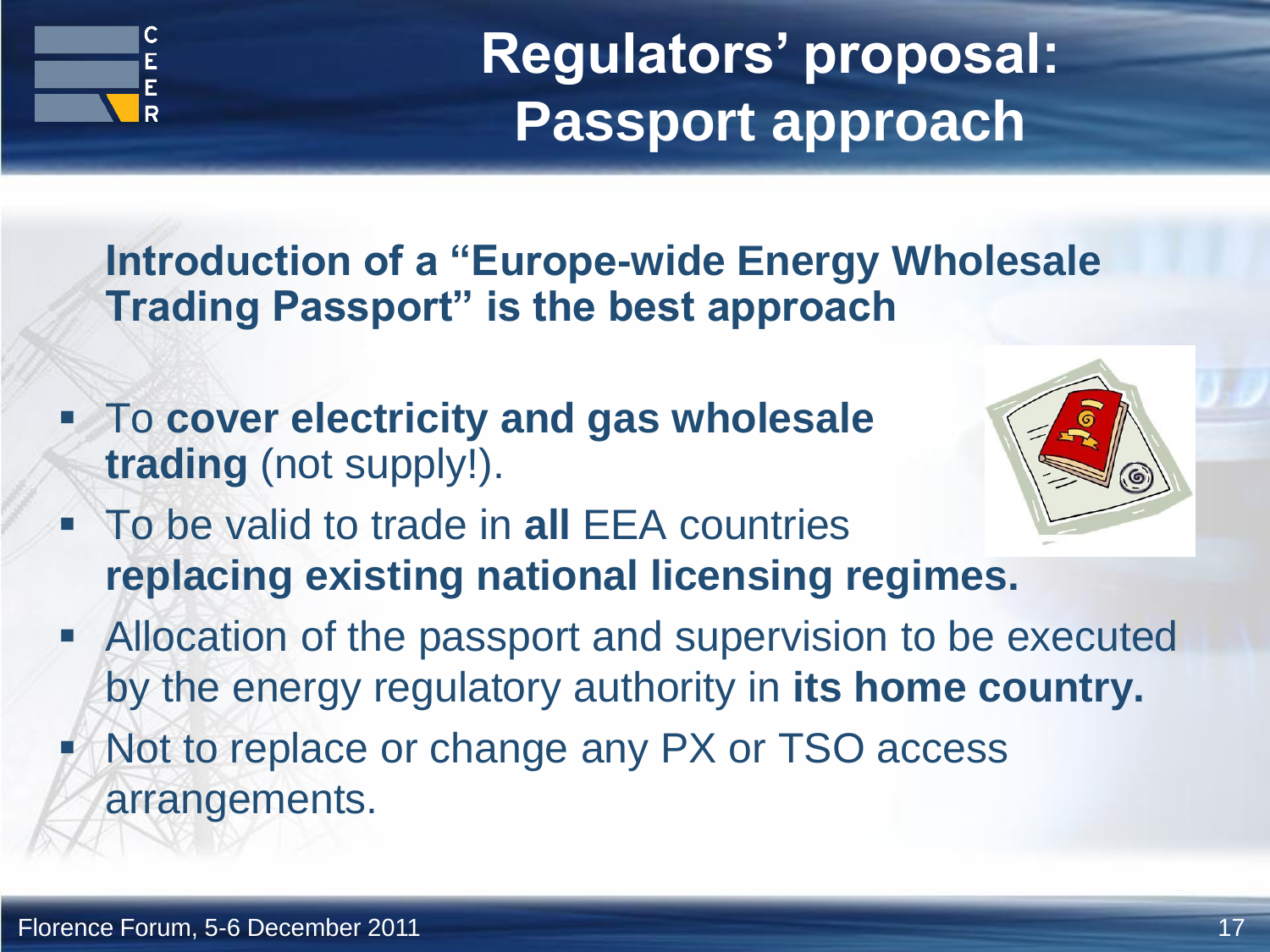

**Regulators' proposal: Passport approach**

### **Benefits of the passport approach**

- Significant reduction of bureaucracy  $\rightarrow$ Setting up a level playing field.
- "One-stop-shop" for traders: surveillance of compliance with license only by home country authority.
- Improved oversight in the EU:
	- all traders in all EEA countries are checked before entering the market;
	- collateral benefits e.g. in the fight **against VAT fraud.**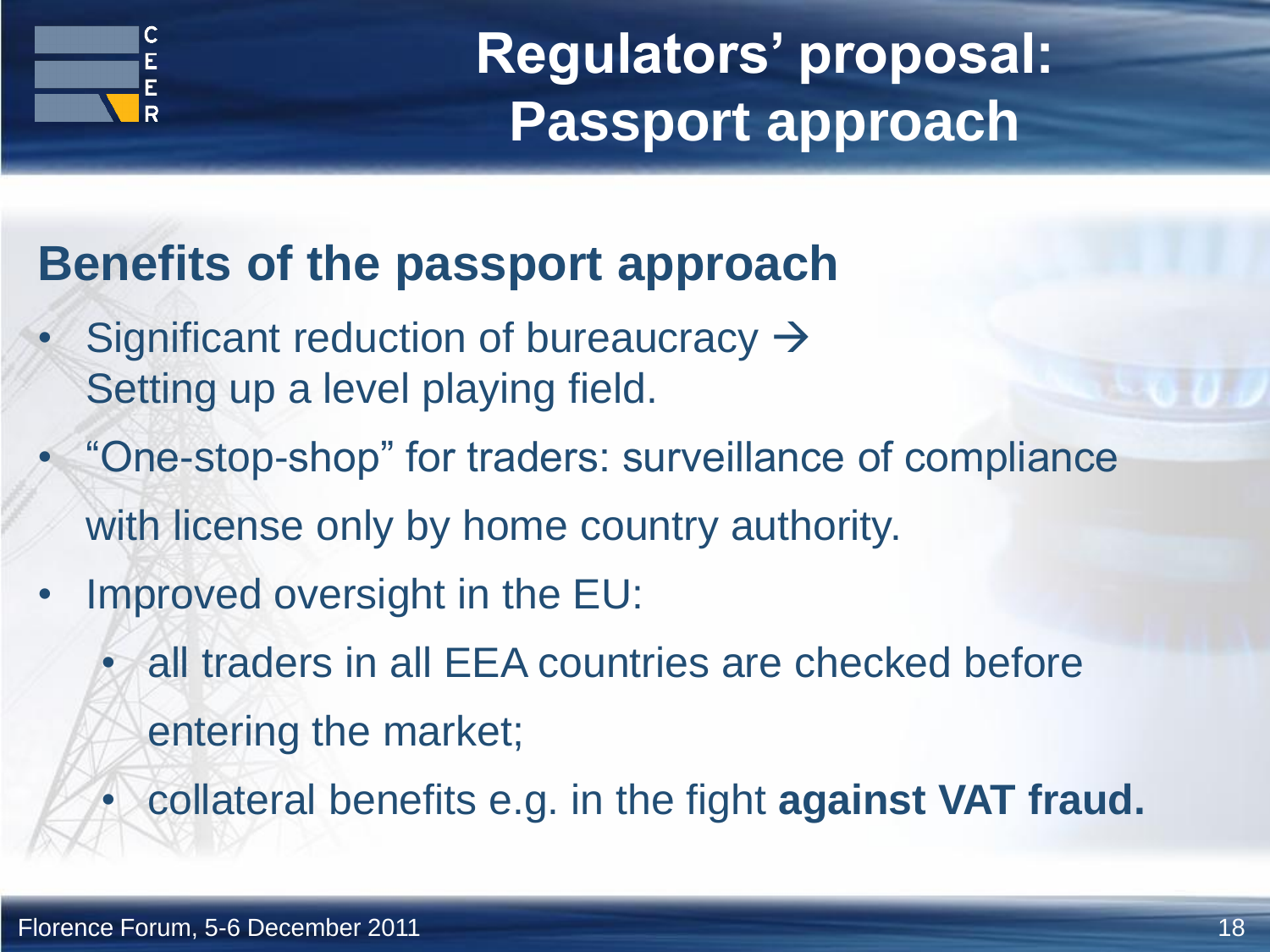

## **Passport: Requirements and administrative standards**

**Passport should ensure a minimum "safety net" with a definitive set of requirements to ensure that background and character of all trading companies is known:**

- **Registration**: Company contact details, board of directors, fields and countries of activity, ultimate ownership;
- **Check** of the criminal record of management, verify existence of the legal entity;
- **Compliance** declaration;
- **Proof** of the **technical, financial** and **organisational** capacity to fulfil all energy **regulatory guidelines.**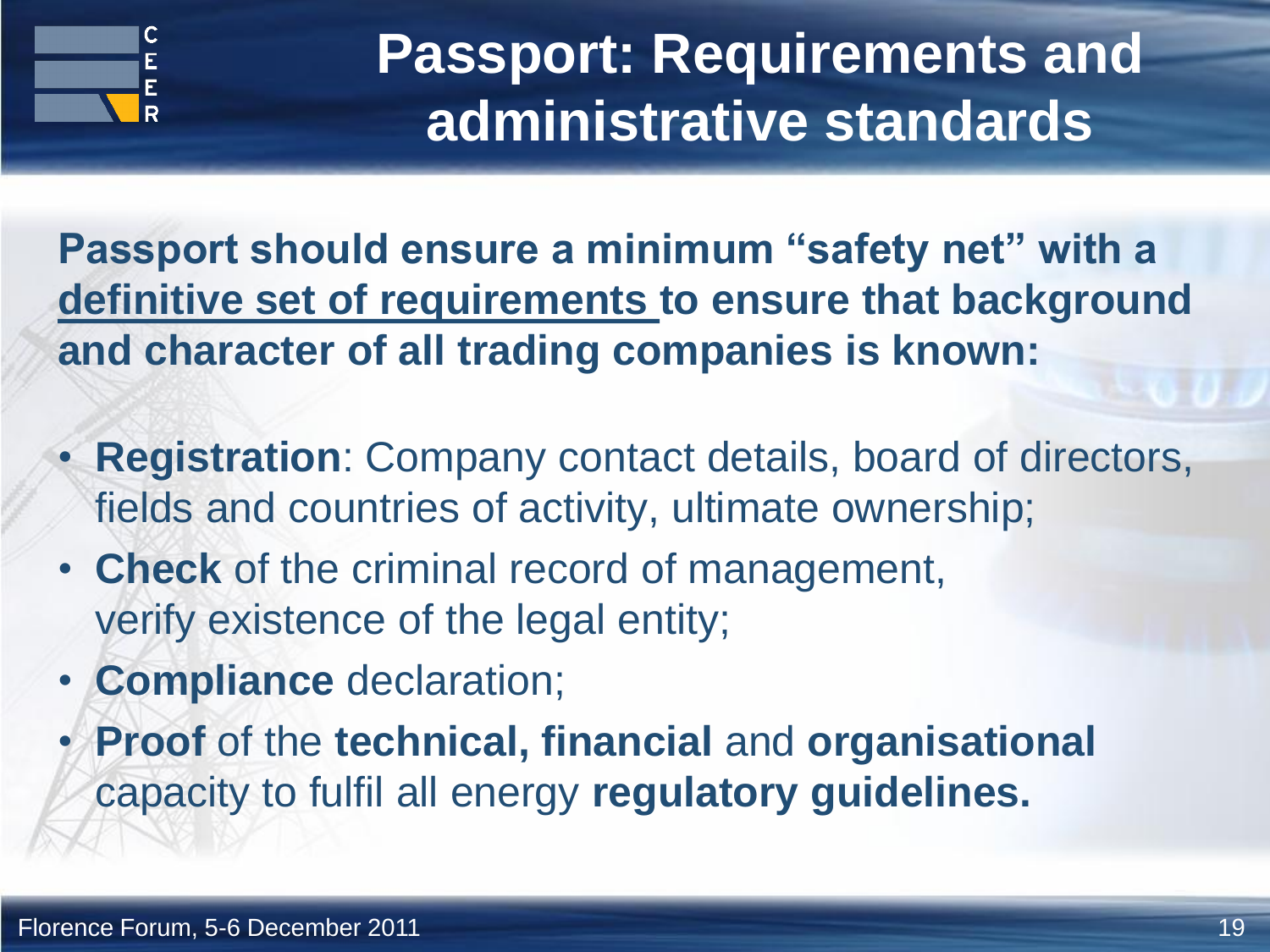

## **Implementation of regulators' proposals?**

- **REMIT provided a window of opportunity to implement a trading passport** 
	- $\rightarrow$  Passport was proposed by the Rapporteur of the European Parliament, but not agreeable to **Council**
- **REMIT will introduce a national registration of market participants**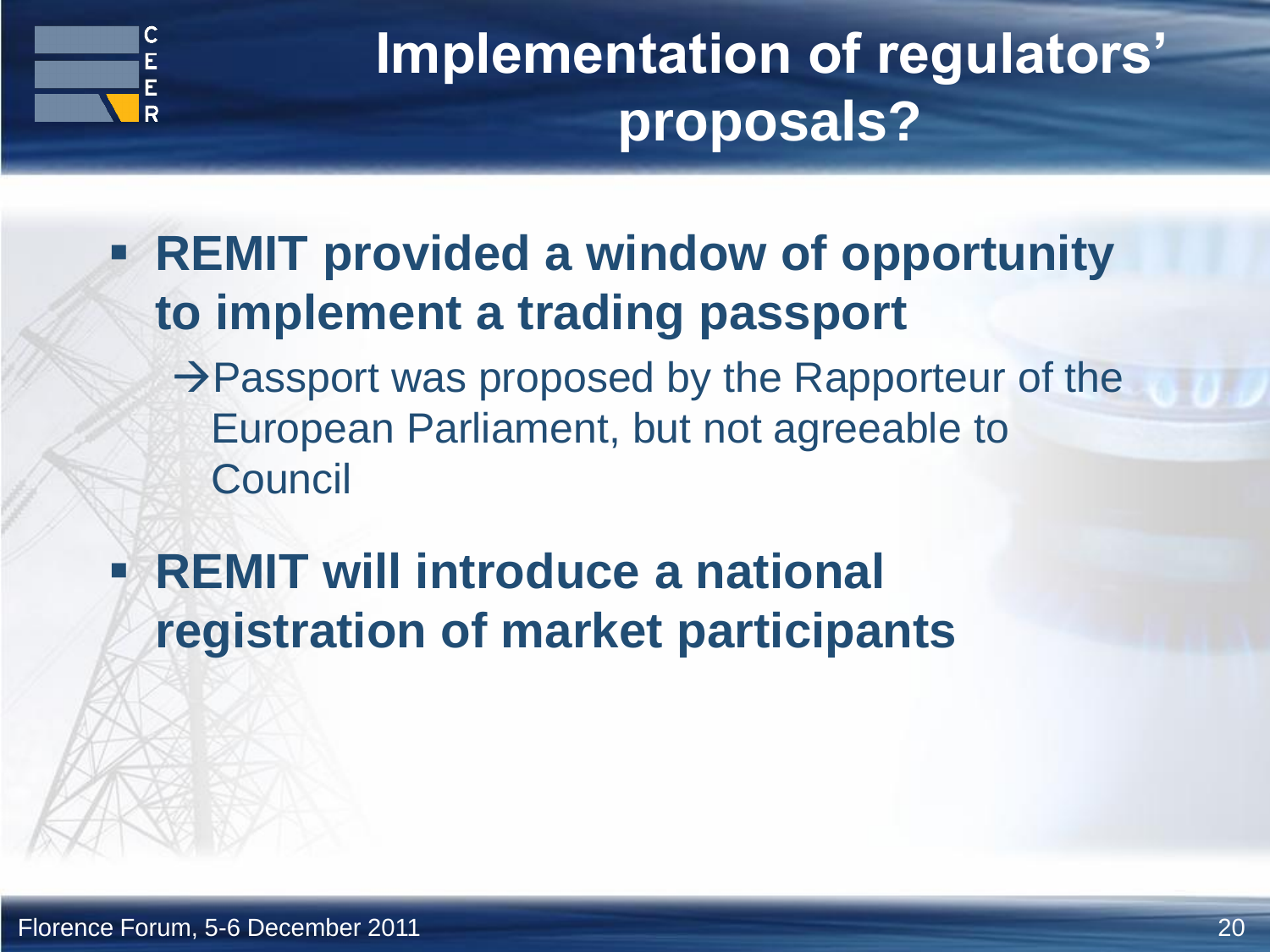

## **European Registration Scheme**

**Registration of trading companies with the National Regulatory Authorities (I)**

- Every market participant has to register only once
- ACER will determine a registration format within the next six months
- NRAs are working on a coordinated approach with regard to the content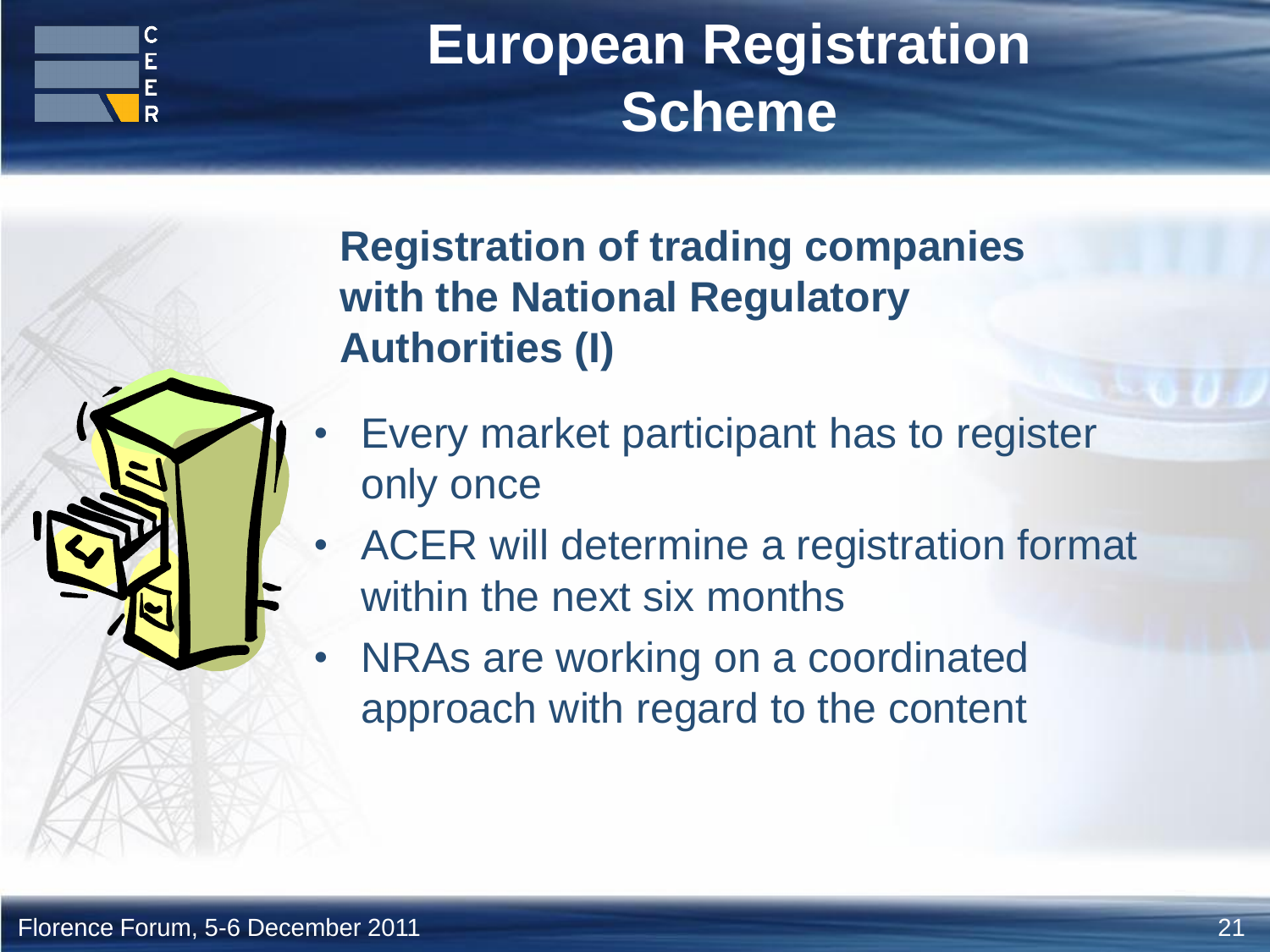

**European Registration Scheme**

**Registration of trading companies with the National Regulatory Authorities (II)**

- The result is that national access regimes will continue and **additionally**, there will be the registration scheme.
- **NRAs believe:** Introduction of a **Europe-wide Energy Wholesale Trading Passport** would be the best policy option to fulfil all market integrity and transparency goals.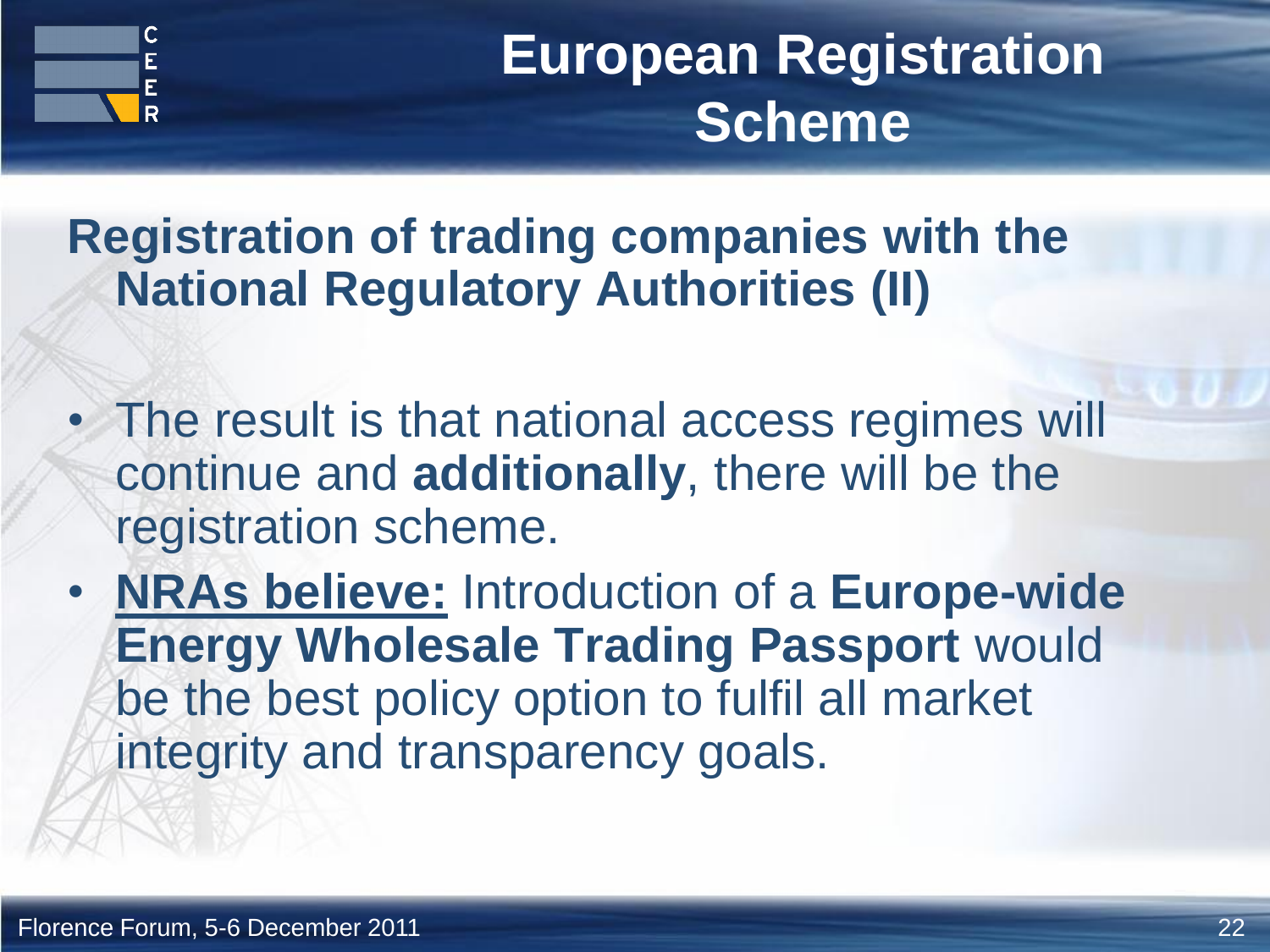



## **Registration of trading companies with the National Regulatory Authorities (III)**

- After one year, the EC will assess functioning and usefulness of the register
- EC could then present further instruments to enhance transparency and integrity

 **The introduction of a Europe-wide Energy Wholesale Trading Passport should then be considered (again)**